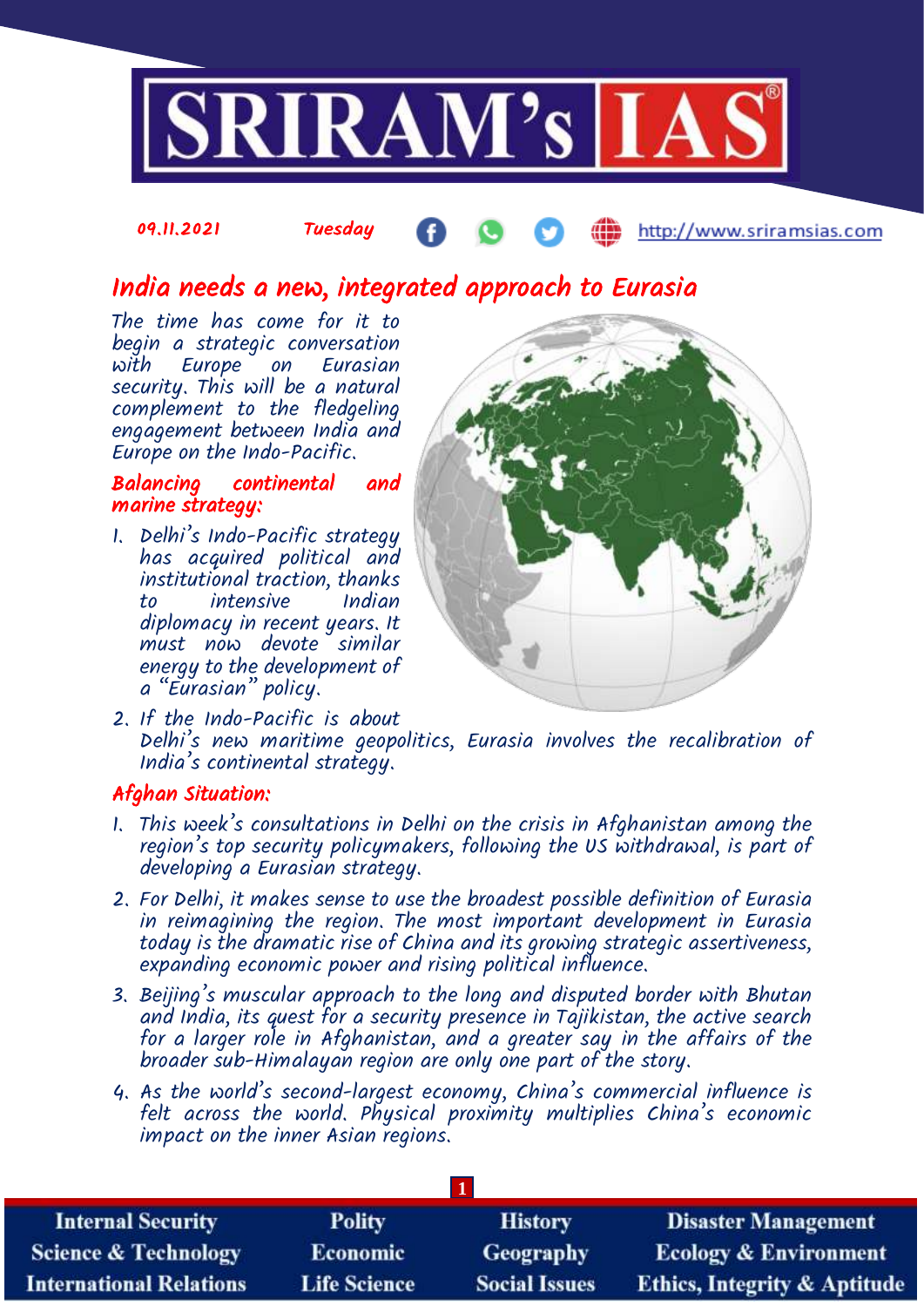

#### 09.11.2021 Tuesday http://www.sriramsias.com

- 5. The impressive expansion of China's Belt and Road initiative across central Asia and Russia, onto the shores of the Atlantic, and Europe's growing economic interdependence with China have added to Beijing's powerful leverages in Eurasia.
- 6. These leverages, in turn, were reinforced by a deepening alliance with Russia that straddles the Eurasian heartland. Russia's intractable disputes with Europe and America have increased Moscow's reliance on Beijing.

#### Eurasian Focus:

- 1. India has certainly dealt with Eurasia's constituent spaces separately over the decades. What Delhi now needs is an integrated approach to Eurasia. Like the Indo-Pacific, Eurasia is new to India's strategic discourse.
- 2. To be sure, there are references to India's ancient civilisational links with Eurasia. The collaboration between the Sangha and the Shreni in the Buddhist era produced lasting interaction between the two regions. India's inward orientation after the decline of Buddhism did not stop the flow of Central Asian forces into the subcontinent.
- 3. The Partition of the subcontinent and India's physical disconnection from inner Asia, however, cut India off from Eurasian geopolitics. Overcoming the geographic limitation — represented by the Pakistan barrier— will be central to an expanded Indian role in Eurasian geopolitics.

#### India's Eurasian strategy:

- 1. While there are many elements to an Indian strategy towards Eurasia, three of them stand out. One is to put Europe back into India's continental calculus.
- 2. As India now steps up its engagement with Europe, the time has come for it to begin a strategic conversation with Brussels on Eurasian security. This will be a natural complement to the fledgling engagement between India and Europe on the Indo-Pacific.
- 3. India's Eurasian policy must necessarily involve greater engagement with both the European Union and the North Atlantic Treaty Organisation.
- 4. A dedicated military office in the Indian mission to Brussels, where both EU and NATO are headquartered, will be a crucial step towards a sustained security dialogue with Europe.
- 5. Second is to intensify the dialogue on Eurasian security with Russia. While Indo-Russian differences on the Indo-Pacific, the Quad, China, and the Taliban are real, Delhi and Moscow have good reasons to narrow their

**2** 

| <b>Internal Security</b>        | <b>Polity</b>       | <b>History</b>       | <b>Disaster Management</b>              |  |  |  |
|---------------------------------|---------------------|----------------------|-----------------------------------------|--|--|--|
| <b>Science &amp; Technology</b> | <b>Economic</b>     | Geography            | <b>Ecology &amp; Environment</b>        |  |  |  |
| <b>International Relations</b>  | <b>Life Science</b> | <b>Social Issues</b> | <b>Ethics, Integrity &amp; Aptitude</b> |  |  |  |